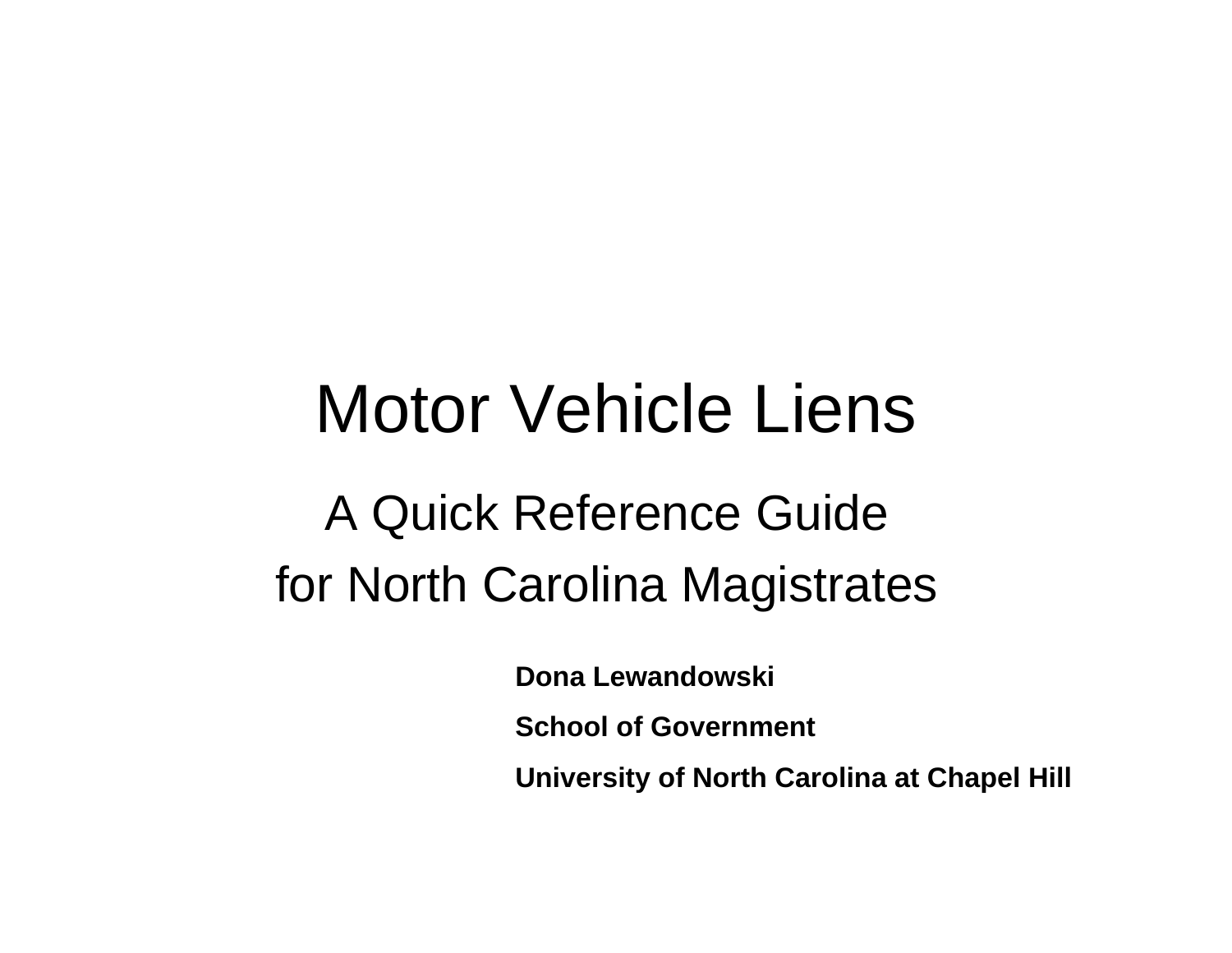#### **Who is suing, and what does he want?**

- 1.Action by lienor to establish lien.
- 2.Action by owner to recover MV and establish lien, if any.
- 3.Action by lienor to recover MV and establish lien.

Lewandowski, 2015 <sup>2</sup>

#### **For each action, consider:**

- -- Service of process (page 5)
- --Cash bonds (page 11)
- --Required findings
- -- Special rules for storage fees (page 8)
- --Judgment (pages11-13)
- -- What happens next (pages 13-15)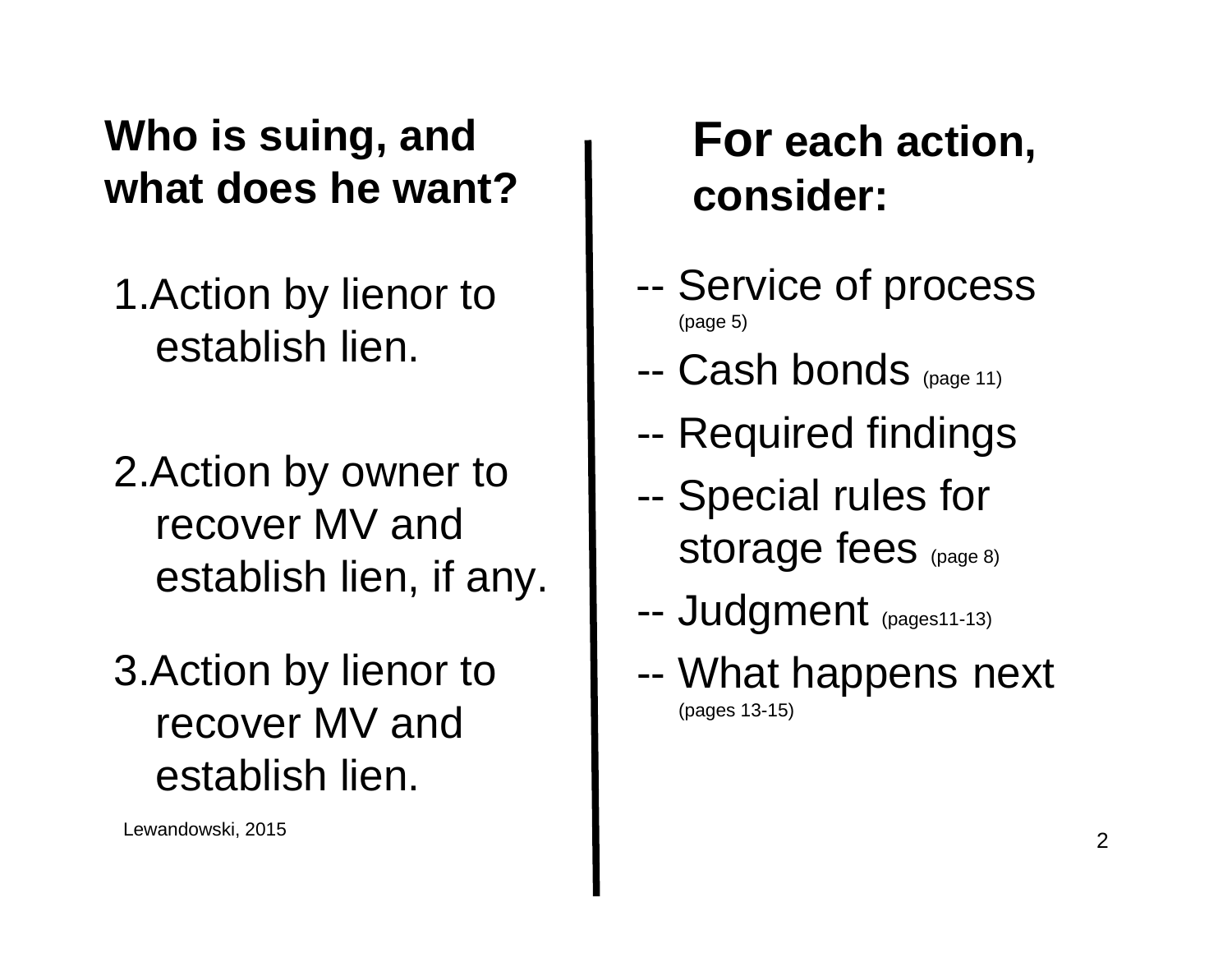## **1. Action by lienor to establish lien:**

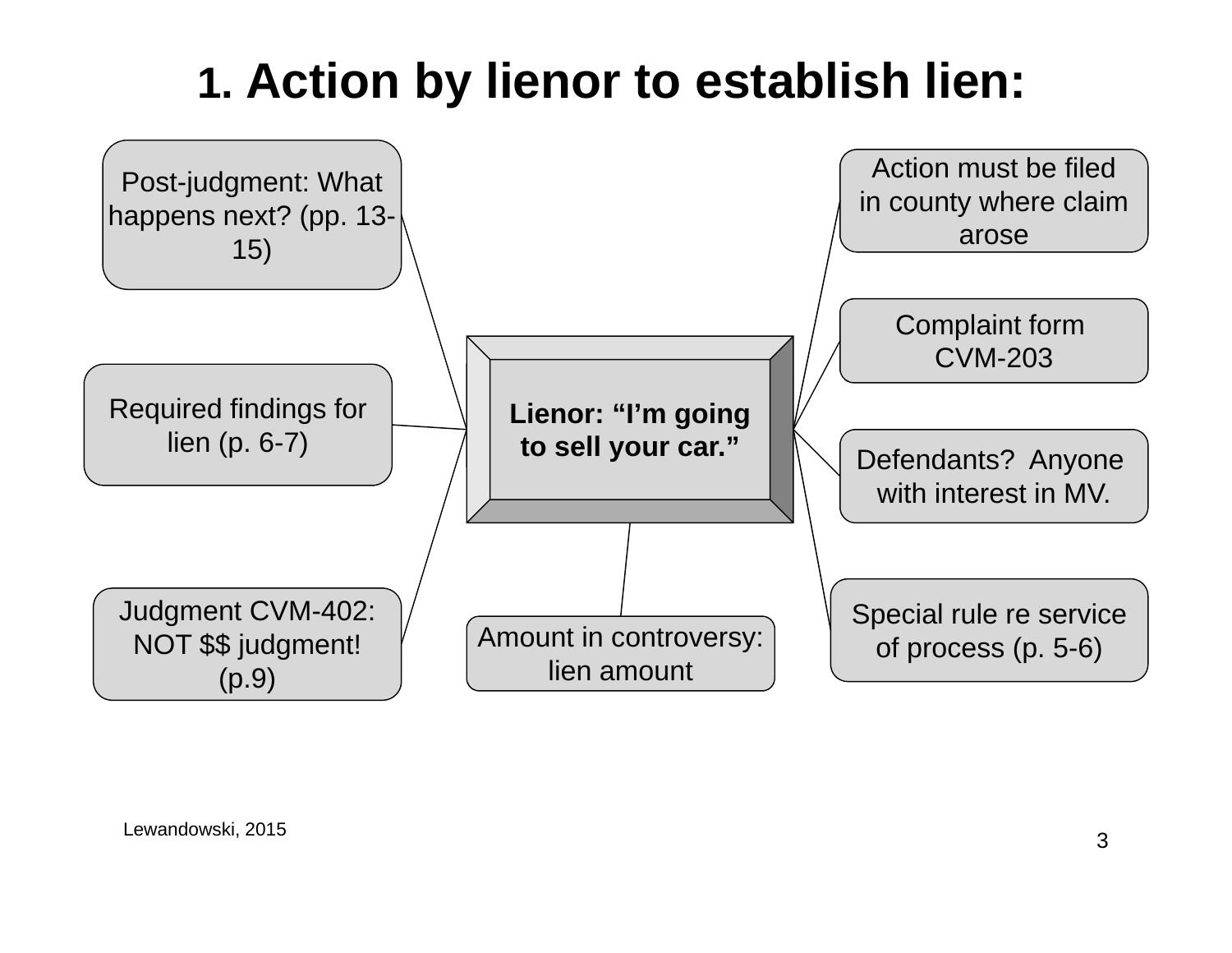#### **2. Action by owner to recover MV and establish amount of lien (if any):**

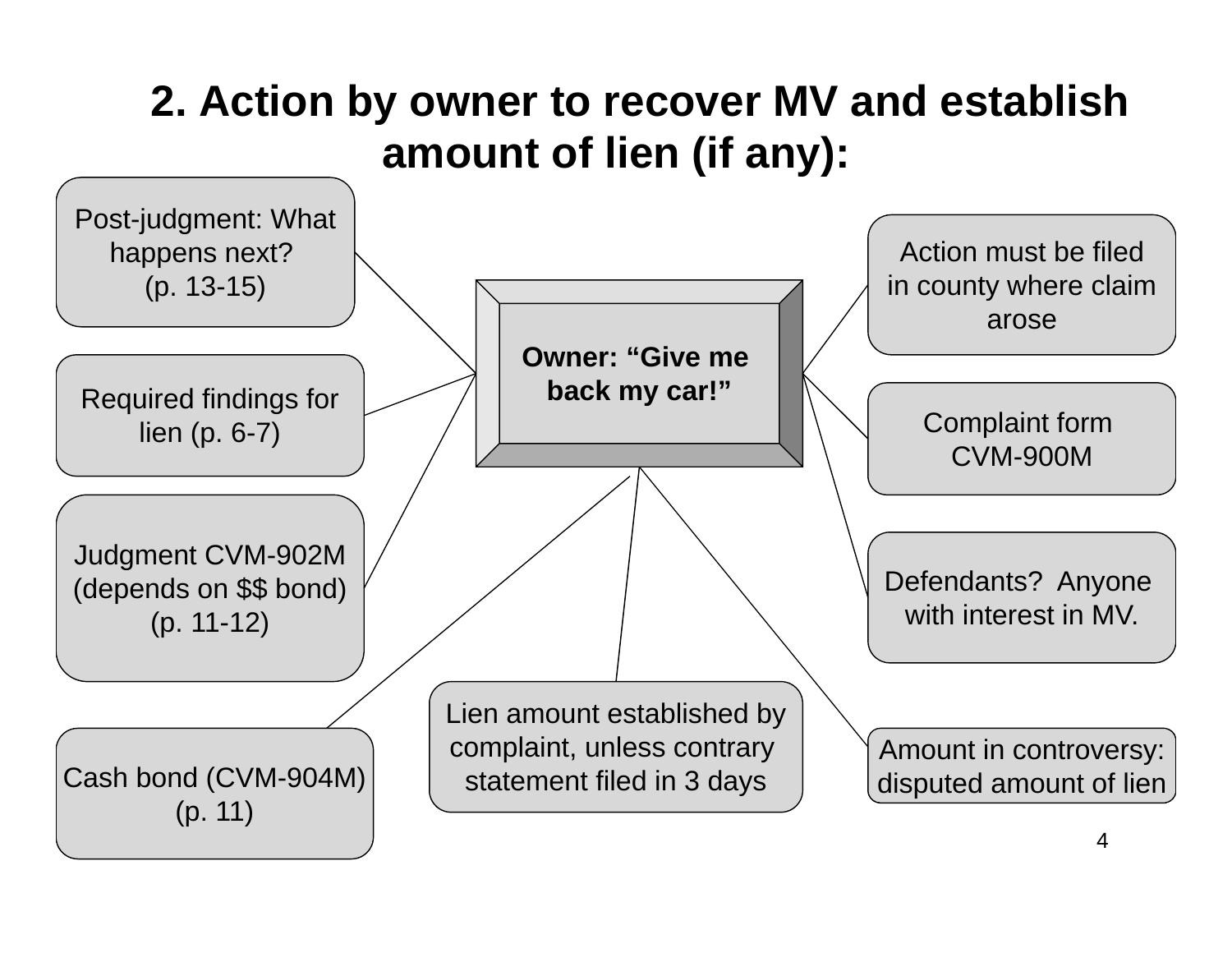#### **3. Action by lienor for MV and to establish lien:**

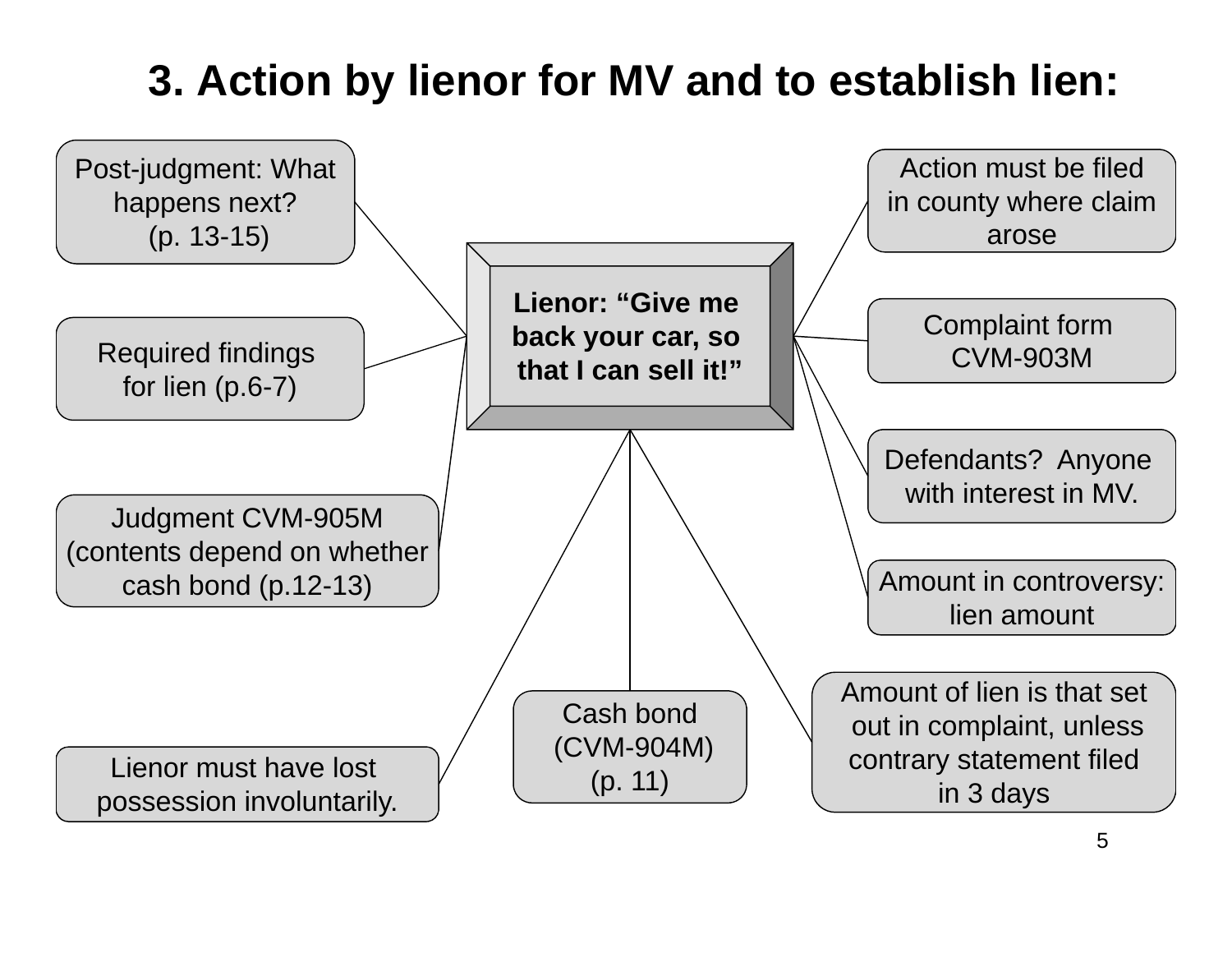## **Special rule for service of process**

If service by usual methods is not possible, lienor may use service by publication.

Must be:

- --published once/week for 3 weeks in a row
- --in a qualified newspaper commonly sold in county where action pending
- --with published notice containing specific contents

Service by publication may be proven by affidavit.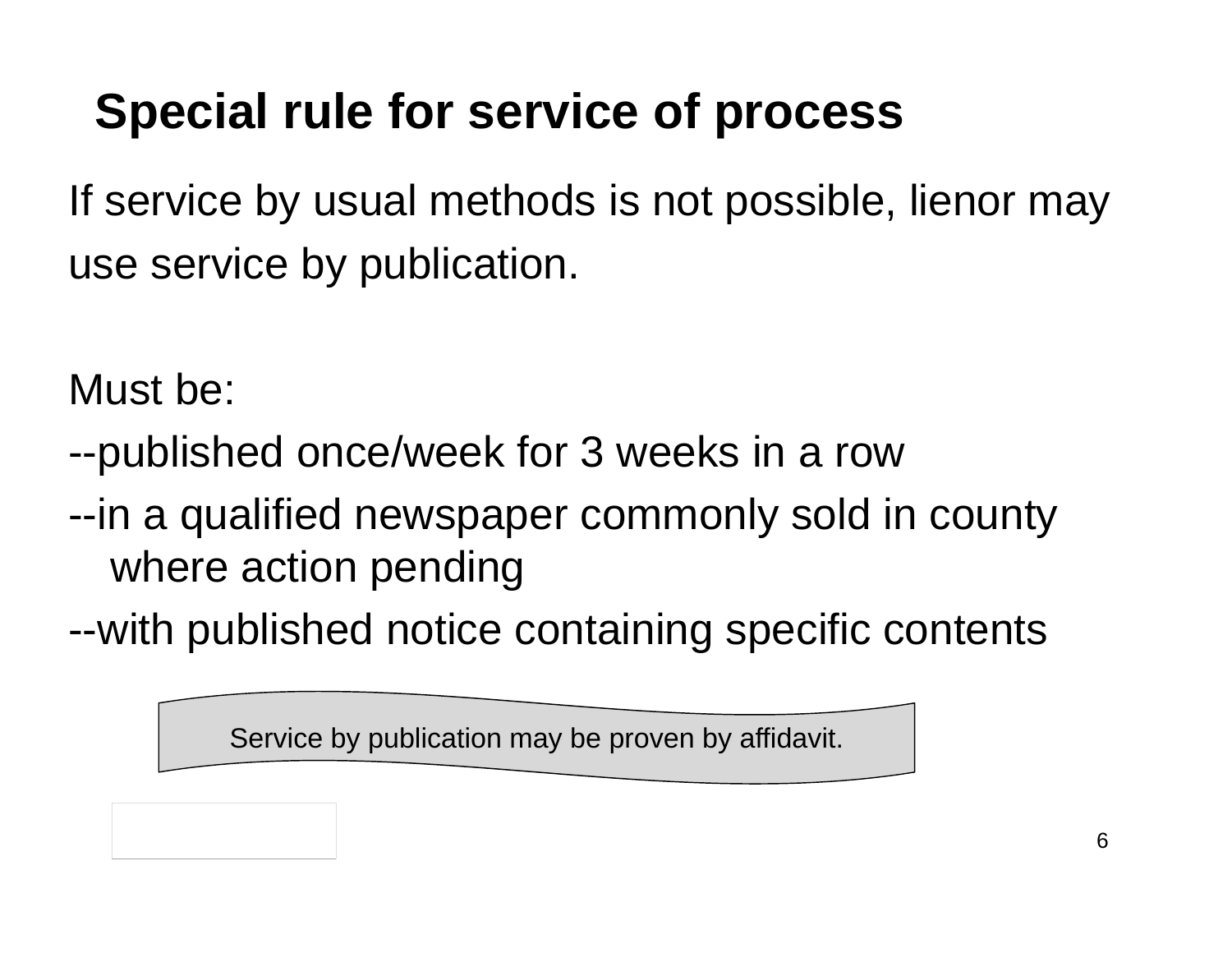#### **Cash bonds to recover motor vehicle**

- Amount determined by complaint, or by contrary statement if filed w/in 3 days of service.
- Owner pays clerk full amount claimed in cash.
- Clerk issues CVM-901M, ordering release of motor vehicle.
- Bond eventually distributed based on judgment.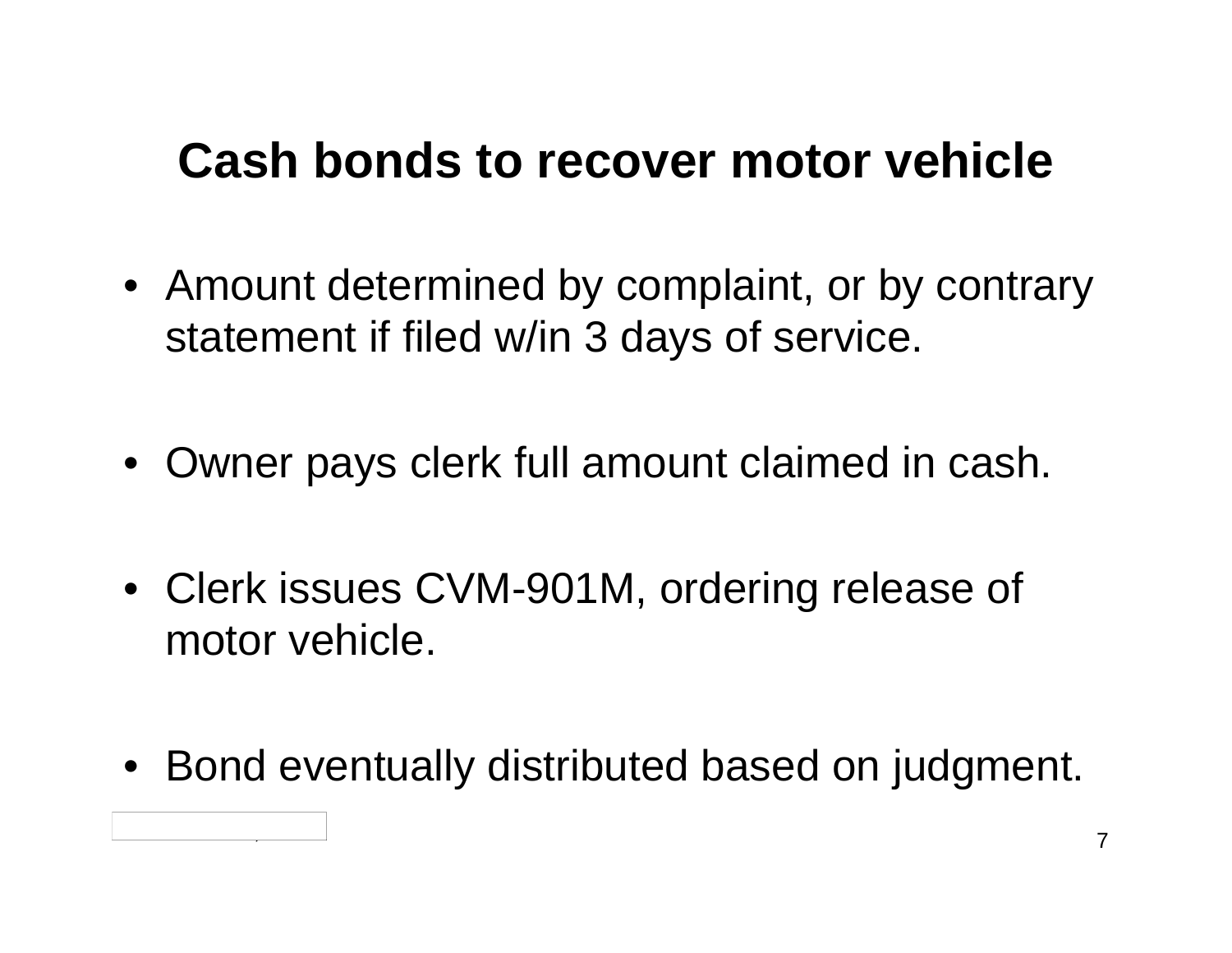#### To establish lien, must show:

5. Charges are reasonable, or if not, amount of reasonable charges.

4. Charges have not been paid.

3. Has possession of motor vehicle.

2. Had contract with owner or legal possessor.

1. Repairs, services, tows, or stores MV in OCB .

Lewandowski, 2015 <sup>8</sup>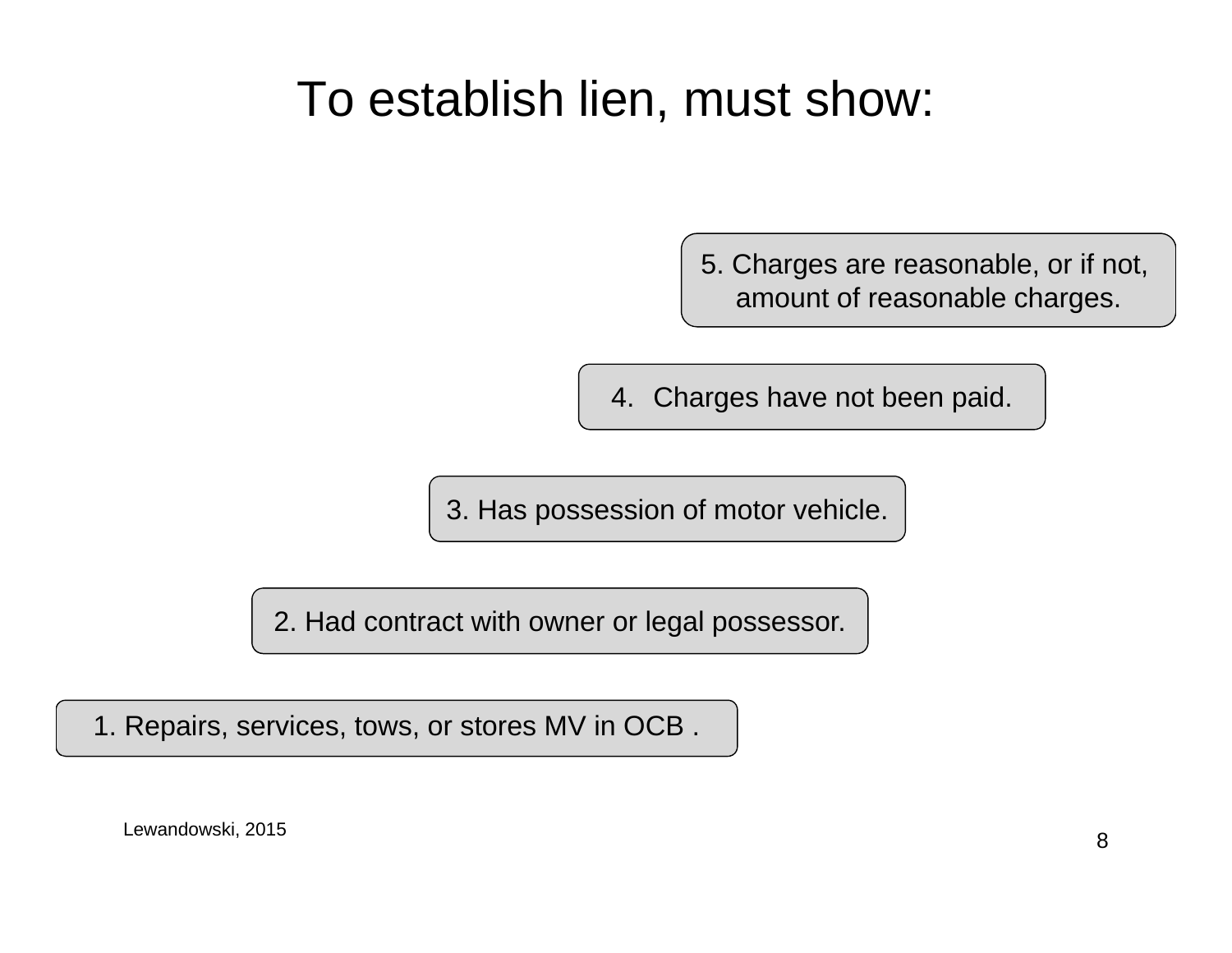### **Two less common kinds of liens:**

• A person in the business of parking or garaging cars for the public has a lien arising when the vehicle has been unclaimed for 10 days; and

• A landowner has a lien arising when a MV has remained abandoned on his land for 30 days. NOTE: this lien is not available to a landlord in connection to property belonging to a tenant.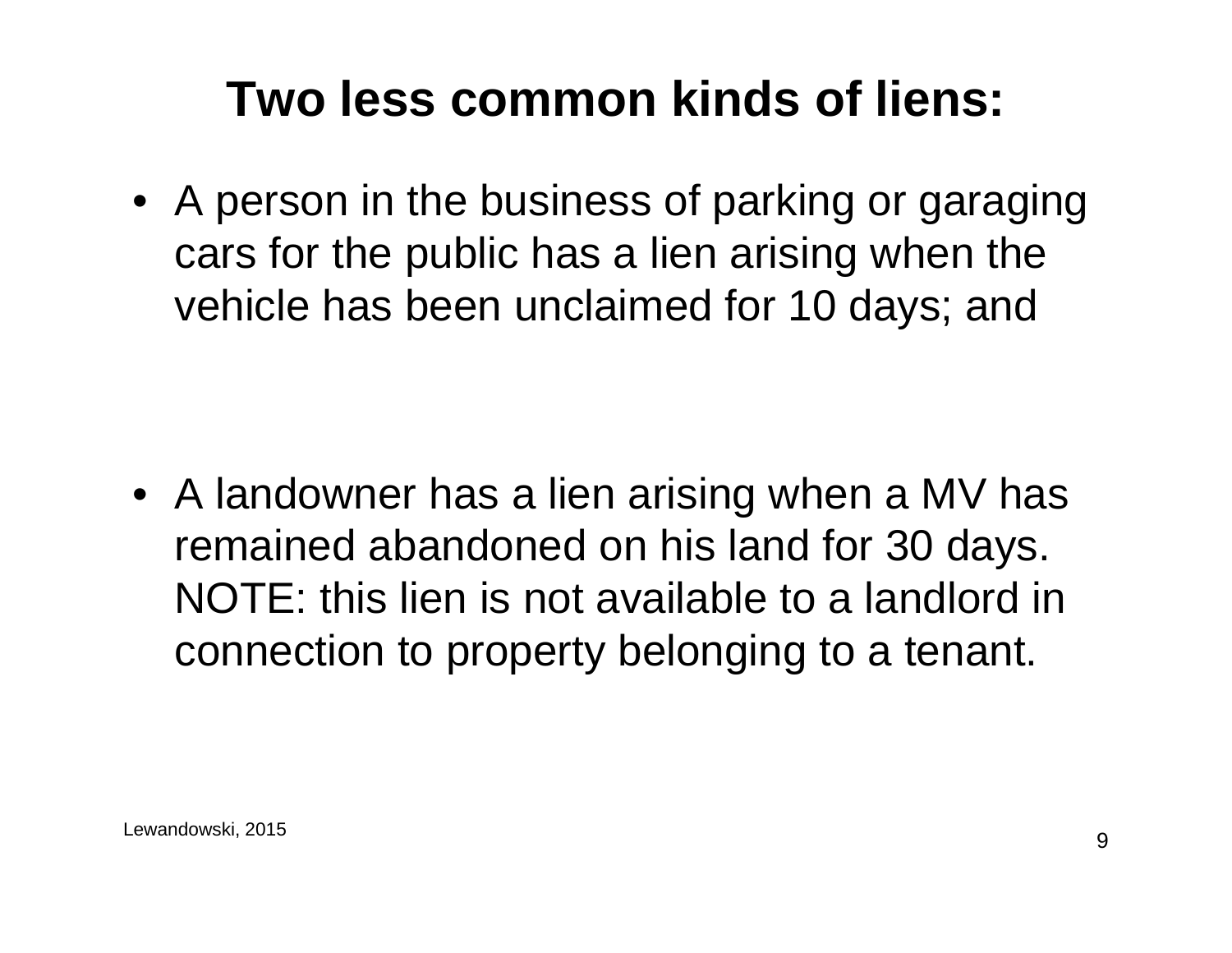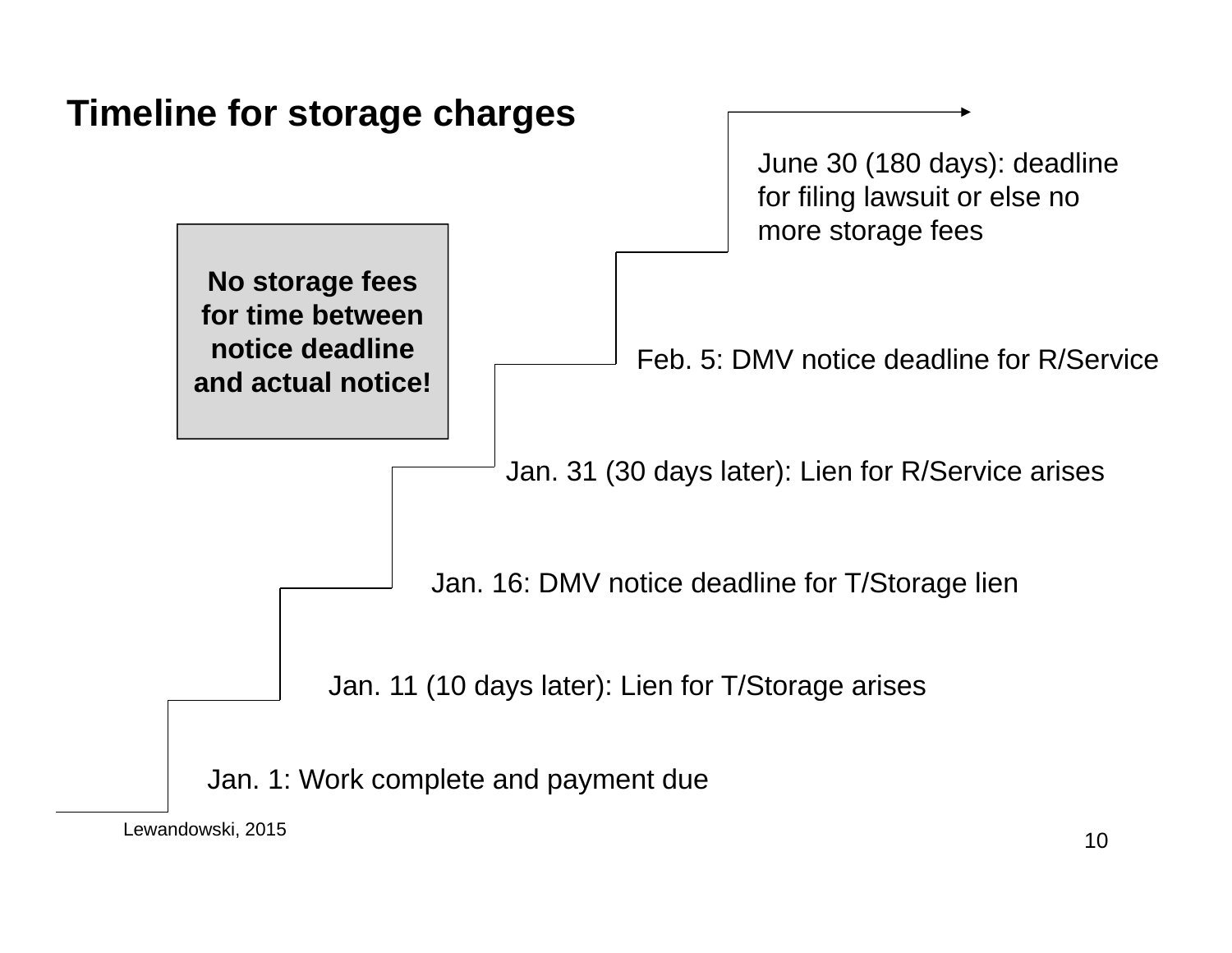## **Judgment in action by lienor to establish lien(CVM-402)**

- Authorizes lien and establishes its amount. NOT a money judgment.
- Lien is for reasonable value of services provided.
- Note special rule for storage charges (see page 8).

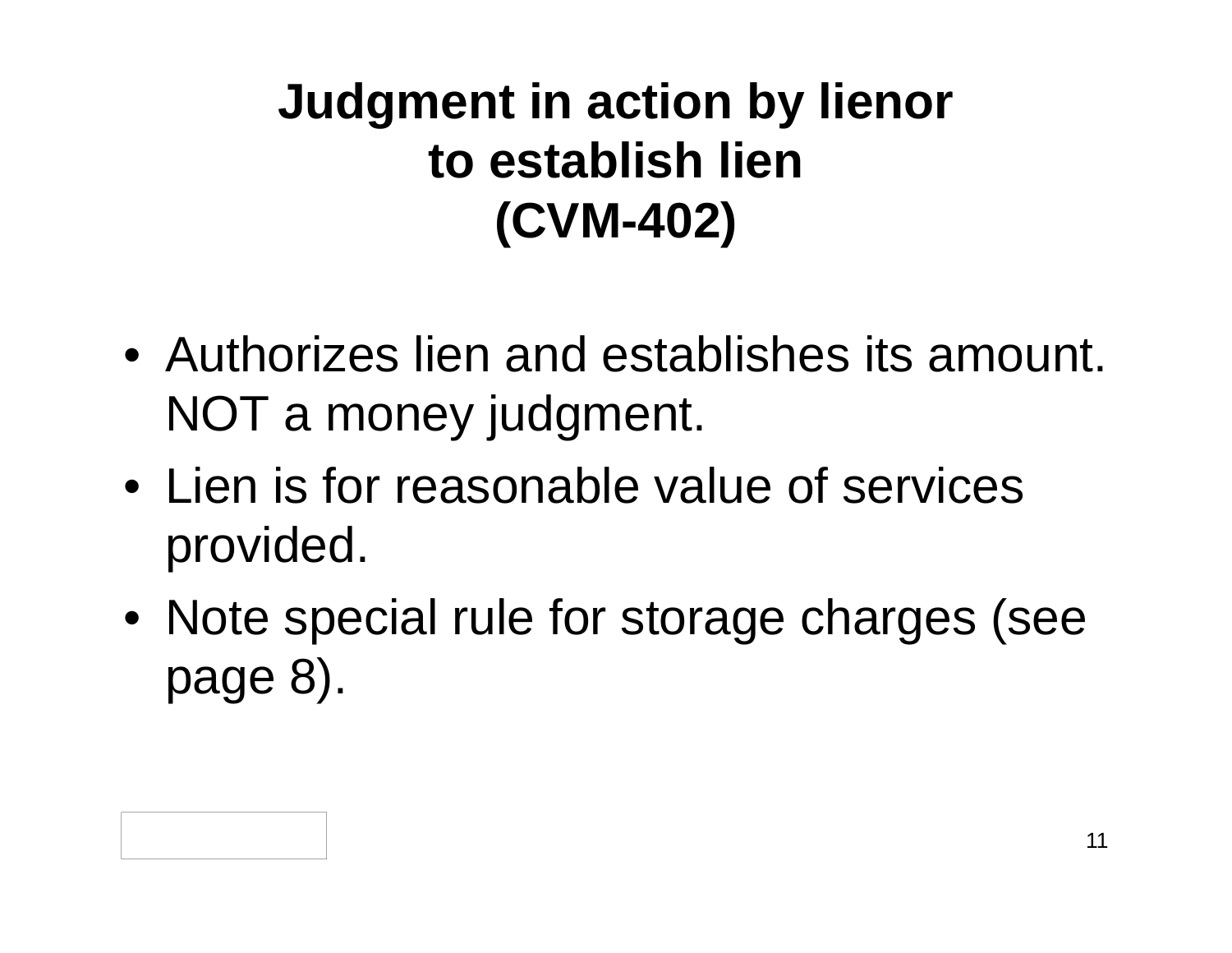### **Judgment When Owner Seeks Possession of MV: CVM-902M**

**No Cash Bond**

**No Lien:** Owner gets possession, no lien for lienor

**Lien:** Lienor gets possession, and can assert lien for amt determined by magistrate

#### **Owner fails to appear:** Case

dismissed. Lienor keeps possession and asserts lien as law allows

Lewandowski, 2015 <sup>12</sup>

#### **Cash Bond**

**No Lien:** Owner gets possession, and judgment orders clerk to disburse \$ to owner

**Lien:** Owner gets possession; judgment orders clerk to disburse \$ to lienor in amount ordered by magistrate. (owner gets anything left over).

**Owner fails to appear:** Case dismissed. Magistrate directs clerk to disburse \$ to lienor. (Owner already has vehicle.)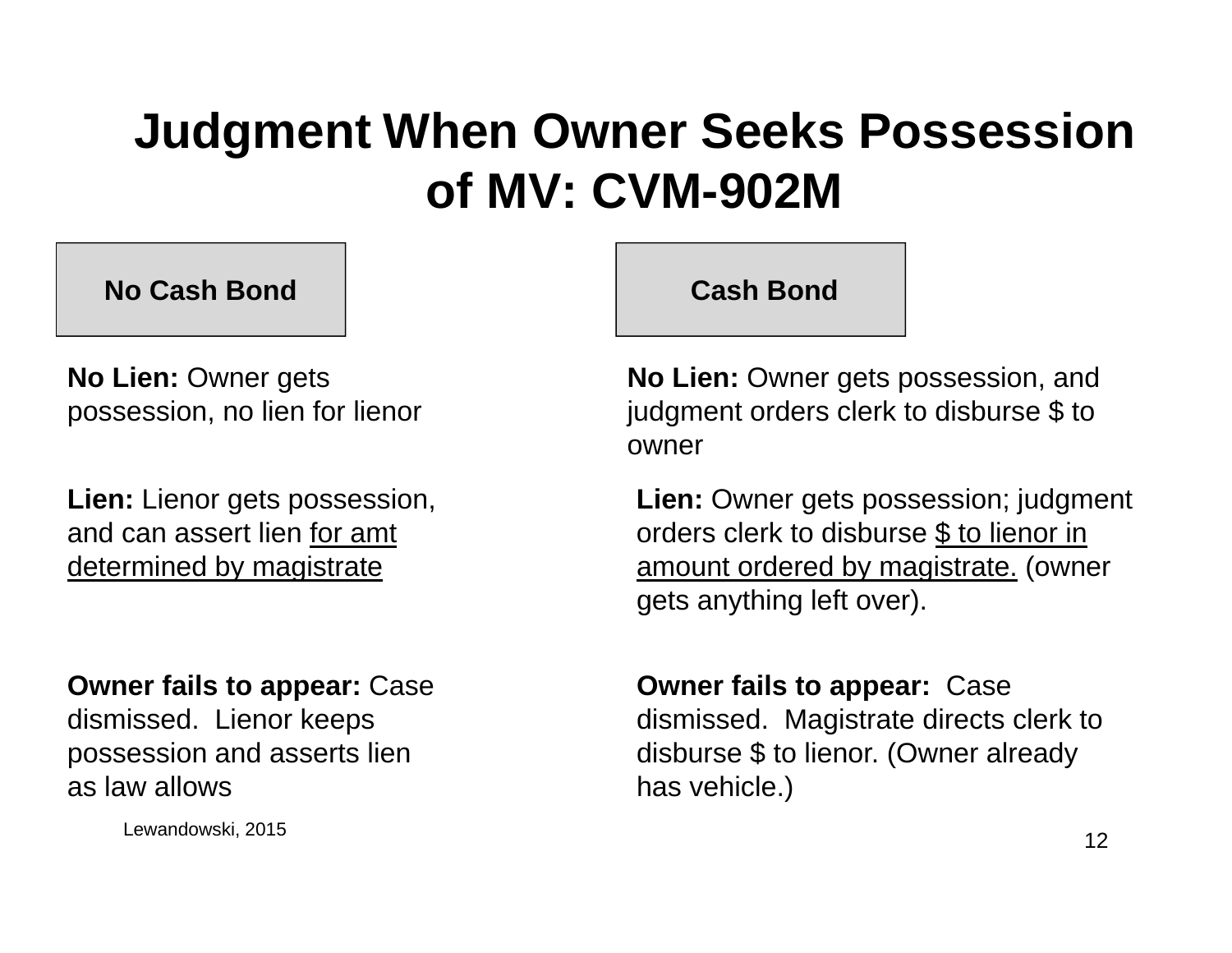### **Judgment When Lienor Wants MV Back and to Assert Lien: CVM-905M**

**No Cash Bond**

**Lien:** Lienor gets possession, and can assert lien for amt determined by magistrate

*No Lien:* Owner keeps possession, no lien for lienor. **Cash Bond**

**Lien:** Judgment orders clerk to disburse \$ to lienor in amount ordered by magistrate. (Owner gets anything left over.)

*No Lien:* Action is dismissed, and judgment orders clerk to disburse \$ to owner (who also keeps vehicle).